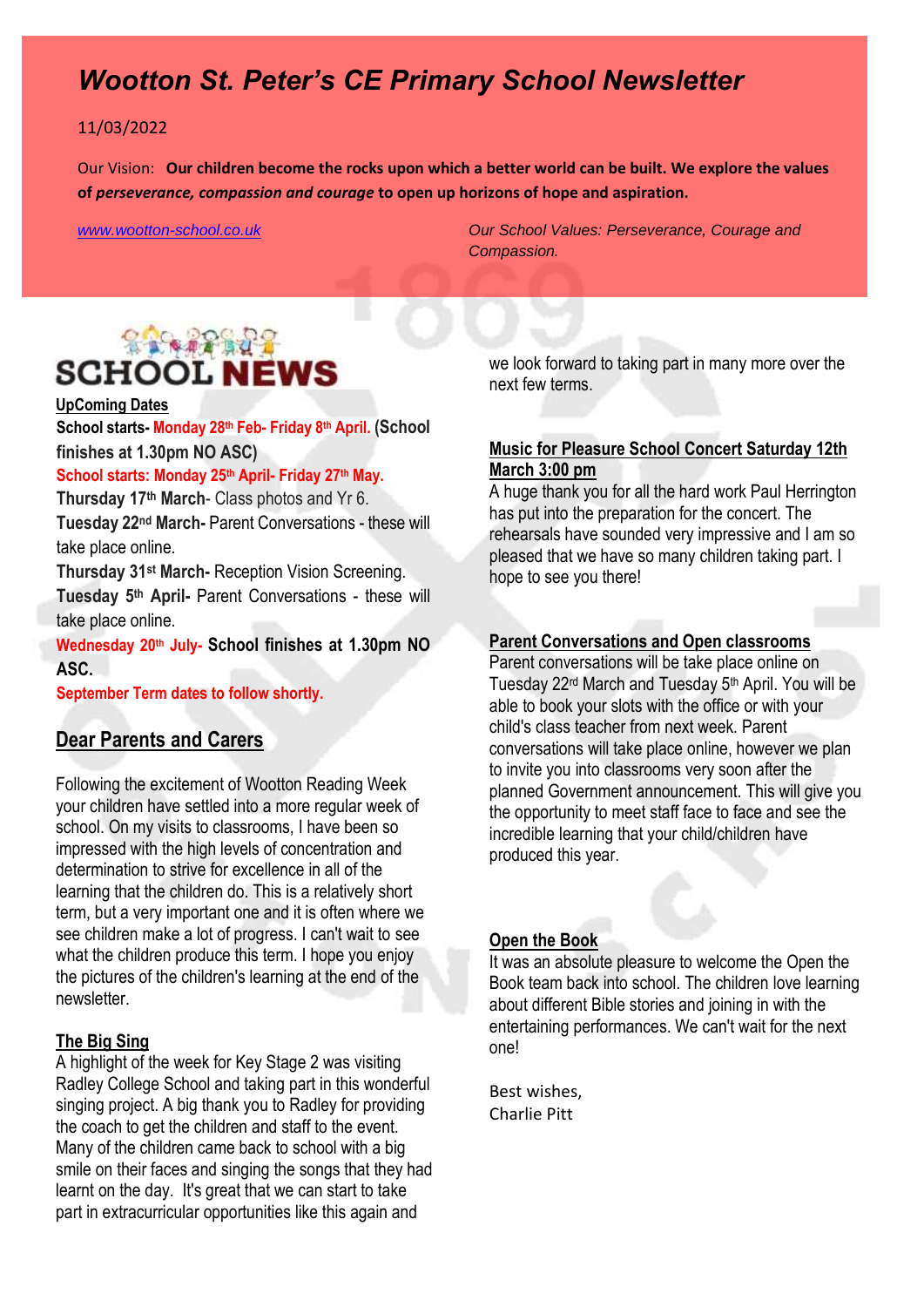

### **The School Shield**

**Little Gems-** Elise for her excellent Phonics and for always being a kind friend. Great job Elise  $\odot$ 

**Opal –** Shyla for working really hard in Literacy and Maths and for getting all her work done on time. Good work Shyla  $\odot$ 

**Jade –** Kayson for his fantastic scrap book review. Good job Kayson

**Moonstone –** Paolo for his excellent effort in Maths. Well done Paolo  $\odot$ 

## **This Week's ask me about????**

**Little Gems –** Signs of spring.

**Opal –** Egg box dragons.

**Jade –** The Big Sing.

**Moonstone –** Space.

# **Every Day Counts!**

#### **School Attendance**

**Little Gems- 94.29%**

**Opal- 93.65%**

**Jade- 88.57%**

**Moonstone- 95.00%**

## **Opal Class Dragons**





## **The Big Sing**